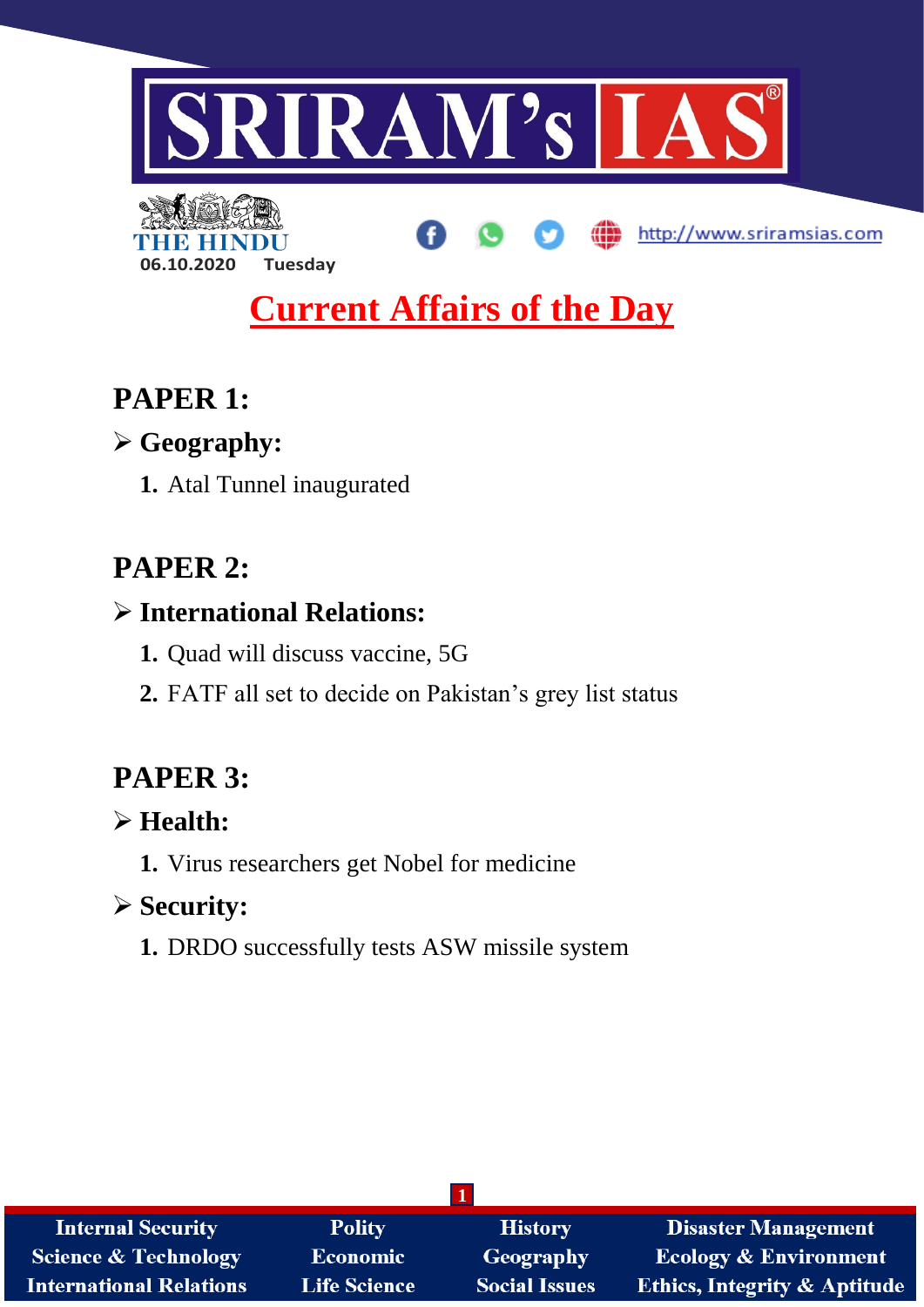

### **Virus researchers get Nobel for medicine**

- Two Americans and a Briton won the 2020 Nobel Prize for Medicine on Monday for identifying the Hepatitis C virus, in work spanning decades that has helped to limit the spread of the fatal disease and develop antiviral drugs to cure it.
- $\triangleright$  The discoveries by scientists Harvey J. Alter, Charles M. Rice and Briton Michael Houghton meant there was now a chance of eradicating the Hepatitis C virus.
- $\triangleright$  The three share the 10 million Swedish crowns (\$1.1 million) award for discovering and proving that a blood-borne virus could cause Hepatitis C, which afflicts more than 70 million people and causes about 4,00,000 deaths each year.
- $\triangleright$  Nominations for this year's award preceded the global spread of the new coronavirus pandemic, but the choice of winners recognises the importance of identifying a virus as the first step in winning the battle against a new disease, said Thomas Perlmann, secretary general of the Nobel Assembly.

#### **Significance:**

- $\triangleright$  It's the second Nobel Prize for Medicine for hepatitis research, after Baruch Blumberg won in 1976 for determining that one form of blood-borne hepatitis was caused by a virus that came to be known as Hepatitis B.
- $\triangleright$  The shared prize recognises research dating back to the 1960s when Dr. Alter, working at the U.S. National Institutes of Health, found liver disease could be spread by blood transfusions that weren't caused by Hepatitis A or B. It was a team led by Dr. Houghton, then working for pharmaceuticals firm Chiron, which was able in the mid-1980s to create a clone of a new virus from fragments found in the blood of an infected chimpanzee.
- $\triangleright$  This virus, belonging to the Flavivirus family, was named Hepatitis C.
- $\triangleright$  Its identification made it possible to develop tests to screen bloodbank supplies and greatly reduce the spread of the disease, which can cause cirrhosis and liver cancer.
- $\triangleright$  The final piece of the jigsaw puzzle came when Dr. Rice, then at Washington University in St. Louis, was able to use genetic engineering to generate a

| <b>Internal Security</b>        | <b>Polity</b>       | <b>History</b>       | <b>Disaster Management</b>              |
|---------------------------------|---------------------|----------------------|-----------------------------------------|
| <b>Science &amp; Technology</b> | <b>Economic</b>     | Geography            | <b>Ecology &amp; Environment</b>        |
| <b>International Relations</b>  | <b>Life Science</b> | <b>Social Issues</b> | <b>Ethics, Integrity &amp; Aptitude</b> |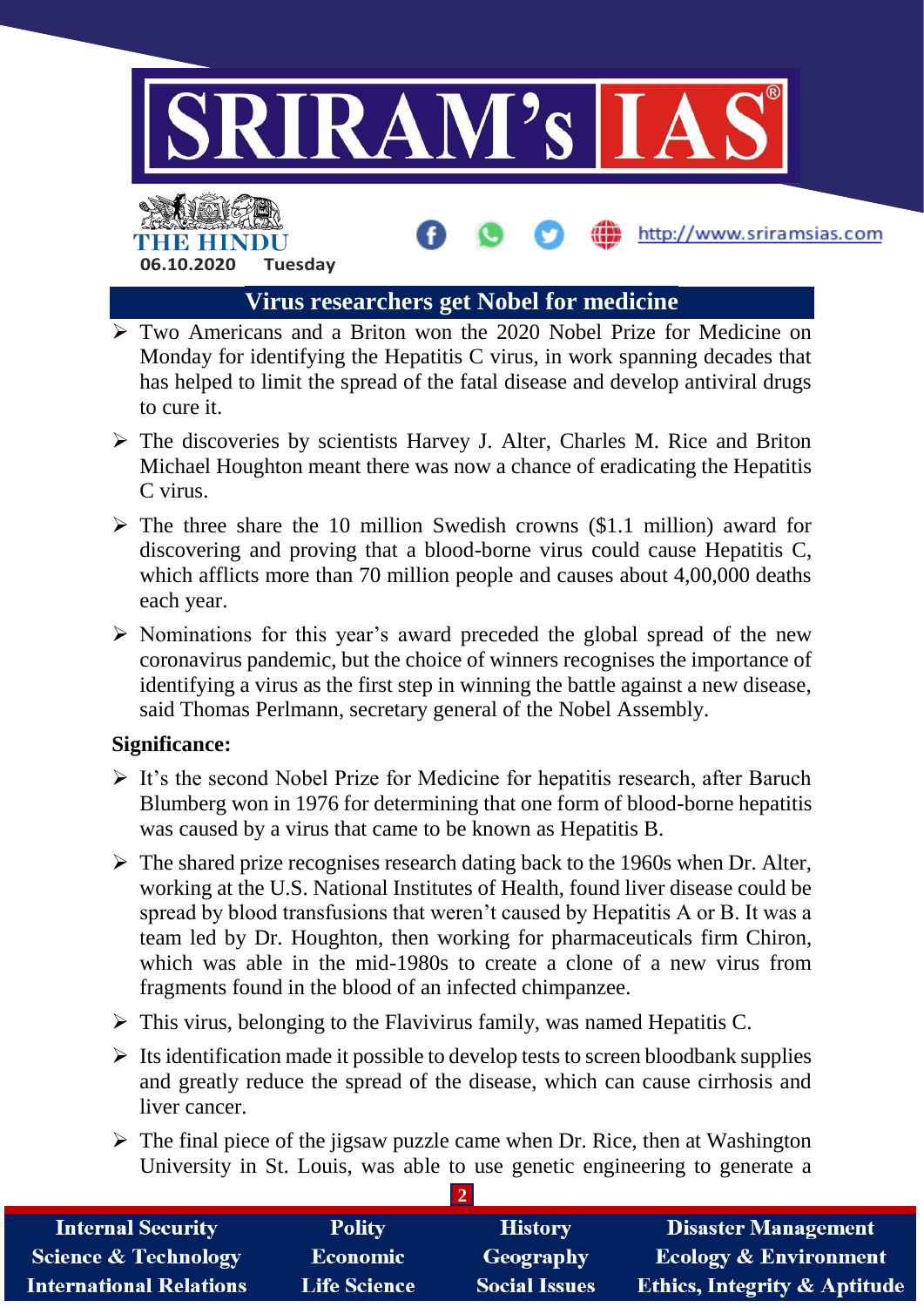

http://www.sriramsias.com



version of the Hepatitis C virus and demonstrate that it alone could cause symptoms in a chimpanzee comparable to an infection in humans.

#### **Quad will discuss vaccine, 5G**

 External Affairs Minister S. Jaishankar will meet his counterparts in the Australia-India-Japan-United States Quadrilateral or Quad in Tokyo on Tuesday, which is seen as a significant turning point for the grouping, led by growing concerns over China in the region.

#### **Key takeaways:**

- $\triangleright$  Cooperation on 5G connectivity, cybersecurity, a supply chain initiative for manufacturing, maritime cooperation and infrastructure and connectivity, as well as distribution plans for the COVID-19 vaccine are all areas where alternatives to Chinese initiatives will be discussed.
- $\triangleright$  Beijing has already criticised the meeting as an "exclusive clique", "an anti-China frontline" and even a "mini-NATO" led by the U.S.'s "Cold War mentality", making it clear it will watch the outcomes closely, even as its tensions with each of the Quad countries grows.
- $\triangleright$  The meeting on Tuesday will begin with a "regional assessment", including developments in the South and East China Sea, the six-month stand-off at the Line of Actual Control (LAC), Hong Kong and Taiwan, where China's aggressive moves have been most marked.
- $\triangleright$  The four Ministers will also discuss the issue of including Australia in the next edition of the Malabar naval exercises, scheduled to be held in November. However, there is still no clarity on the final decision. Any announcement on Malabar would be made by the Ministry of Defence, a government official said.
- $\triangleright$  Building trade ties is also on the agenda, as Japan is keen to push a plan for a trilateral "Supply Chain Resilience Initiative (SCRI)" with India and Australia to reduce dependence on Chinese manufacturing, especially as India has refused to be a part of the ASEAN-led Regional Comprehensive Economic Partnership (RCEP).

| <b>Internal Security</b>        | <b>Polity</b>       | <b>History</b>       | <b>Disaster Management</b>              |
|---------------------------------|---------------------|----------------------|-----------------------------------------|
| <b>Science &amp; Technology</b> | <b>Economic</b>     | Geography            | <b>Ecology &amp; Environment</b>        |
| <b>International Relations</b>  | <b>Life Science</b> | <b>Social Issues</b> | <b>Ethics, Integrity &amp; Aptitude</b> |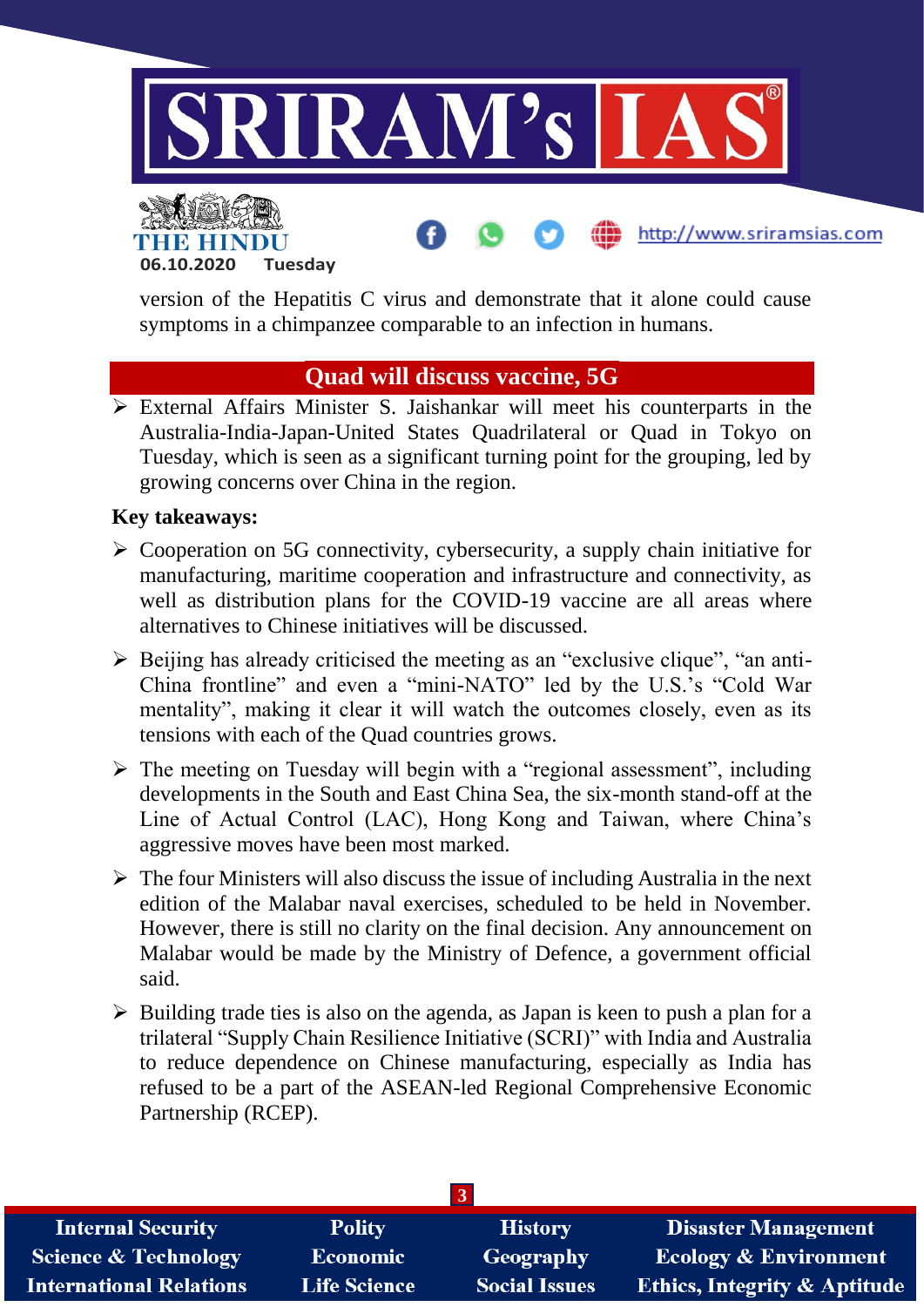

 India will also discuss how other Quad countries can help with building "East-West" connectivity from India to ASEAN countries, to counter the "North-South connectivity" from China, as well as joint funding for infrastructure and connectivity projects in the Indo-Pacific region. A U.S. plan for a "Blue Dot Network" to rate infrastructure projects for funding, announced in January, is likely to be discussed as well.

### **DRDO successfully tests ASW missile system**

- **The Defence Research and Development Organisation (DRDO) on Monday** successfully test-fired the missile-assisted release of a lightweight antisubmarine torpedo system for **anti-submarine warfare (ASW), Missile Assisted Release of Torpedo (SMART).**
- $\triangleright$  The test was conducted at 11.45 a.m. from Wheeler Island off the coast of Odisha.

#### **Objective**:

 $\triangleright$  All the mission objectives including missile flight up to the range and altitude, separation of the nose cone, release of torpedo and deployment of velocity reduction mechanism have been met perfectly.

#### **Significance:**

- SMART is a game changer technology demonstration in ASW.
- $\triangleright$  SMART gives capability for ASW operations far beyond torpedo range.

#### **FATF all set to decide on Pakistan's grey list status**

- $\overline{\triangleright}$  The Financial Action Task Force is all set to decide on Pakistan's grey list status in a virtual meeting scheduled later this month.
- $\triangleright$  The Paris-based global money laundering and terrorist financing watchdog had placed Pakistan on the grey list in June 2018.

| <b>Internal Security</b>       | <b>Polity</b>       | <b>History</b>       | <b>Disaster Management</b>              |
|--------------------------------|---------------------|----------------------|-----------------------------------------|
| Science & Technology           | <b>Economic</b>     | Geography            | <b>Ecology &amp; Environment</b>        |
| <b>International Relations</b> | <b>Life Science</b> | <b>Social Issues</b> | <b>Ethics, Integrity &amp; Aptitude</b> |